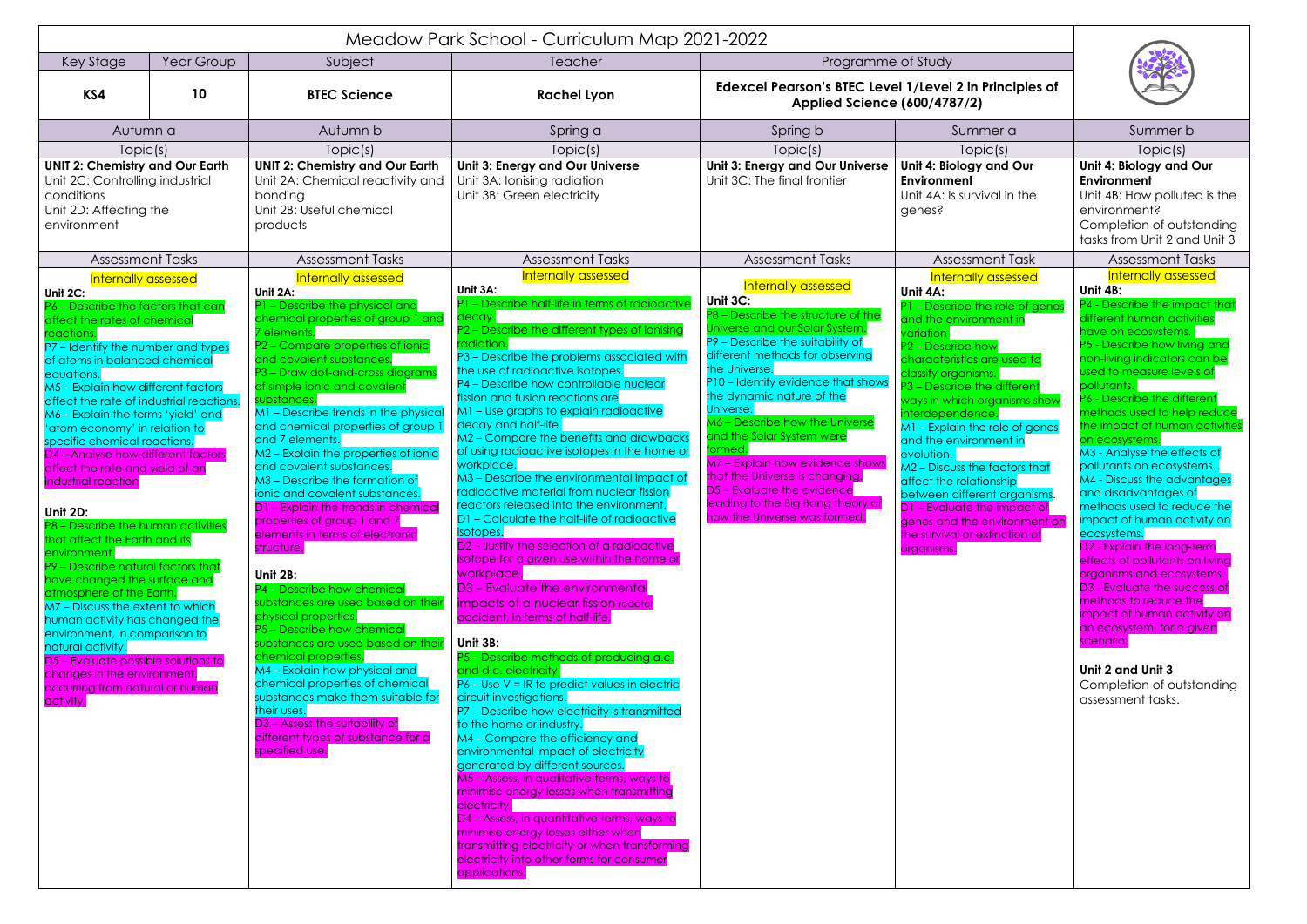| Personal                                                                                                                                                                                                                                                                                                                                                                                                                                                                                            | Personal                                                                                                                                                                                                                                                                                                                                                                                                                                                                                                            | Personal                                                                                                                                                                                                                                                                                                                                                                                                                                                                                         | Personal                                                                                                                                                                                                                                                                                                                                                                                                                                                                                                                                              | Personal                                                                                                                                                                                                                                                                                                                                                                                                                                                                                  | Personal                                                                                                                                                                                                                                                                                                                                                                                                                                                                |
|-----------------------------------------------------------------------------------------------------------------------------------------------------------------------------------------------------------------------------------------------------------------------------------------------------------------------------------------------------------------------------------------------------------------------------------------------------------------------------------------------------|---------------------------------------------------------------------------------------------------------------------------------------------------------------------------------------------------------------------------------------------------------------------------------------------------------------------------------------------------------------------------------------------------------------------------------------------------------------------------------------------------------------------|--------------------------------------------------------------------------------------------------------------------------------------------------------------------------------------------------------------------------------------------------------------------------------------------------------------------------------------------------------------------------------------------------------------------------------------------------------------------------------------------------|-------------------------------------------------------------------------------------------------------------------------------------------------------------------------------------------------------------------------------------------------------------------------------------------------------------------------------------------------------------------------------------------------------------------------------------------------------------------------------------------------------------------------------------------------------|-------------------------------------------------------------------------------------------------------------------------------------------------------------------------------------------------------------------------------------------------------------------------------------------------------------------------------------------------------------------------------------------------------------------------------------------------------------------------------------------|-------------------------------------------------------------------------------------------------------------------------------------------------------------------------------------------------------------------------------------------------------------------------------------------------------------------------------------------------------------------------------------------------------------------------------------------------------------------------|
| Development/CEIAG                                                                                                                                                                                                                                                                                                                                                                                                                                                                                   | Development/CEIAG                                                                                                                                                                                                                                                                                                                                                                                                                                                                                                   | Development/CEIAG                                                                                                                                                                                                                                                                                                                                                                                                                                                                                | Development/CEIAG                                                                                                                                                                                                                                                                                                                                                                                                                                                                                                                                     | Development/CEIAG                                                                                                                                                                                                                                                                                                                                                                                                                                                                         | Development/CEIAG                                                                                                                                                                                                                                                                                                                                                                                                                                                       |
| <b>Career focus:</b><br>Trip to Lush store to experience<br>alternative Science related jobs.<br>Career talk from a representative at<br>Biograd (research centre) to<br>consider jobs and career paths<br>within the Health sector.<br>PD Focus: Health and Well-being<br>Consider the impacts that human<br>activities such as increase in pollution<br>caused by transport have on health<br>conditions such as asthma.<br>Research what measures could be<br>taken to reduce impacts on health. | <b>Career focus:</b><br>Trip to Lush store to experience<br>alternative Science related jobs.<br>Career talk from a representative<br>at Biograd (research centre) to<br>consider jobs and career paths<br>within the Health sector.<br>PD Focus: Health and Well-being<br>Discussion about exam stress. If<br>possible arrange a session with Mrs<br>Cortman (Therapist) to teach some<br>relaxation techniques.                                                                                                   | <b>Career focus:</b><br>Trip to Jodrell Bank or the Catalyst Museum<br>to experience alternative Science related<br>jobs.<br><b>PD Focus: Relationships</b><br>Discussion about the importance of<br>developing positive relationships within the<br>workplace. Discussion about how to do this/<br>prevent conflict/ maintain a professional<br>relationship.                                                                                                                                   | <b>Career focus:</b><br>Trip to Jodrell Bank or the Catalyst<br>Museum to experience<br>alternative Science related jobs.<br><b>PD Focus: Relationships</b><br>Discussion about the importance<br>of developing positive<br>relationships within the workplace.<br>Discussion about how to do this<br>when working in a small<br>environment such as on a Space<br>Station. Consider what qualities<br>are important for individuals<br>working on space stations or<br>similarly stressful jobs that require<br>you working closely with<br>someone. | <b>Career focus:</b><br>Trip to the zoo or career talk<br>from a professional linked to<br>Animal Rescue like the RSPCA<br>to experience careers within<br>those sectors that students<br>may not have [previously<br>considered.<br>PD Focus: Living in the wider<br>world<br>Researching potential wages<br>from a range of careers and<br>apprentice opportunities.<br>Creating a budget sheet to<br>explore potential earnings<br>against essential living costs/<br>rent or mortgage | <b>Career focus:</b><br>Trip to the zoo or career talk<br>from a professional linked to<br>Animal Rescue like the RSPCA<br>to experience careers within<br>those sectors that students<br>may not have [previously<br>considered.<br>PD Focus: Living in the wider<br>world<br>Discussing the impacts of<br>human activities on wildlife,<br>particularly the increase in the<br>number of endangered and<br>extinct animals. Researching<br>ways to reduce the impact. |
| <b>Reading &amp; Writing</b>                                                                                                                                                                                                                                                                                                                                                                                                                                                                        | <b>Reading &amp; Writing</b>                                                                                                                                                                                                                                                                                                                                                                                                                                                                                        | <b>Reading &amp; Writing</b>                                                                                                                                                                                                                                                                                                                                                                                                                                                                     | <b>Reading &amp; Writing</b>                                                                                                                                                                                                                                                                                                                                                                                                                                                                                                                          | <b>Reading &amp; Writing</b>                                                                                                                                                                                                                                                                                                                                                                                                                                                              | <b>Reading &amp; Writing</b>                                                                                                                                                                                                                                                                                                                                                                                                                                            |
| Reading methods accurately/<br>recording information in conclusions<br>clearly using the correct scientific<br>terminology/ finding the correct<br>definitions of key words and spelling<br>them correctly in written<br>explanations.<br>Reading from a variety of research<br>materials to highlight key<br>comparisons about the effects of<br>human activity on the environment/<br>writing comparisons in full sentences<br>using punctuation and correct<br>grammar.                          | Using the correct terminology when<br>writing conclusions for results/<br>reading research on the properties<br>of ionic and covalent bonding and<br>writing comparisons clearly spelling<br>key words correctly.<br>Reading from a range of research<br>materials about the uses of<br>chemical products/recording key<br>facts as bullet points in a leaflet/<br>reading methods<br>accurately/recording information in<br>conclusions clearly using the<br>correct scientific terminology and<br>full sentences. | Researching nuclear disasters and<br>highlighting key facts/writing in different<br>styles (articles/reports etc.)/ recording<br>information in tables clearly and neatly.<br>Reading from a variety of resources to find<br>key comparisons about ac and dc<br>electricity/ writing comparisons in full<br>sentences using punctuation and correct<br>grammar to explain how the National Grid is<br>inefficient/reading written practical<br>methods and writing reports analysing<br>results. | Reading from a range of research<br>materials and highlighting key<br>pieces of information about the<br>solar system/ writing in different<br>styles (bullet points/written reports<br>etc.)/ using the correct<br>terminology when writing about<br>the Big Bang and Red Shift.                                                                                                                                                                                                                                                                     | Reading from a range of<br>research materials to highlight<br>key facts about the causes of<br>variation/spelling key words<br>correctly and writing in full<br>sentences structured into<br>paragraphs when comparing<br>the causes of Evolution and<br>Natural Selection.                                                                                                                                                                                                               | Using the correct terminology<br>when writing conclusions for<br>results/recording results in a<br>suitable format/ reading<br>research on the impacts of<br>human activities on the<br>environment and writing<br>comparisons clearly spelling<br>key words correctly.                                                                                                                                                                                                 |
| Speaking & Listening                                                                                                                                                                                                                                                                                                                                                                                                                                                                                | Speaking & Listening                                                                                                                                                                                                                                                                                                                                                                                                                                                                                                | Speaking & Listening                                                                                                                                                                                                                                                                                                                                                                                                                                                                             | Speaking & Listening                                                                                                                                                                                                                                                                                                                                                                                                                                                                                                                                  | Speaking & Listening                                                                                                                                                                                                                                                                                                                                                                                                                                                                      | Speaking & Listening                                                                                                                                                                                                                                                                                                                                                                                                                                                    |
| Listening to instructions during<br>practical lessons and verbally<br>relaying that information to working<br>partners/ discussing practical results<br>as a class/listening to the ideas of<br>other peers/ verbally evaluating<br>methods.                                                                                                                                                                                                                                                        | Listening to class ideas from group<br>practical tasks and sharing ideas<br>verbally to help form conclusions/<br>using the scientific terminology<br>during class discussions.                                                                                                                                                                                                                                                                                                                                     | Listening to class discussions about the<br>dangers of radiation and the impacts of<br>nuclear disasters/ verbally contributing<br>thoughts and opinions about nuclear<br>disasters.<br>Listening to instructions during practical<br>lessons / discussing practical results and<br>evaluating methods.                                                                                                                                                                                          | Listening to information about the<br>solar system and the Big Bang<br>from internet clips and verbally<br>sharing key facts with the<br>class/peers/ discussing ideas<br>about what will happen to our<br>solar system in the future/ listening<br>to the ideas of others.                                                                                                                                                                                                                                                                           | Listening to short documentary<br>clips about Evolution and<br>Natural Selection and then<br>sharing their ideas verbally with<br>their peers/verbally<br>contributing ideas to given<br>examples of different types of<br>variation/listening respectfully<br>to the ideas of their peers.                                                                                                                                                                                               | Listening carefully to<br>instructions during the<br>practical lessons to analyse<br>water samples/joining in class<br>discussions to compare results/<br>using the correct terminology<br>when verbally explaining<br>ideas.                                                                                                                                                                                                                                           |
| Numeracy & Mathematical<br><b>Reasoning</b>                                                                                                                                                                                                                                                                                                                                                                                                                                                         | Numeracy & Mathematical<br>Reasoning                                                                                                                                                                                                                                                                                                                                                                                                                                                                                | Numeracy & Mathematical<br>Reasoning                                                                                                                                                                                                                                                                                                                                                                                                                                                             | Numeracy & Mathematical<br>Reasoning                                                                                                                                                                                                                                                                                                                                                                                                                                                                                                                  | Numeracy &<br><b>Mathematical Reasoning</b>                                                                                                                                                                                                                                                                                                                                                                                                                                               | Numeracy &<br><b>Mathematical Reasoning</b>                                                                                                                                                                                                                                                                                                                                                                                                                             |